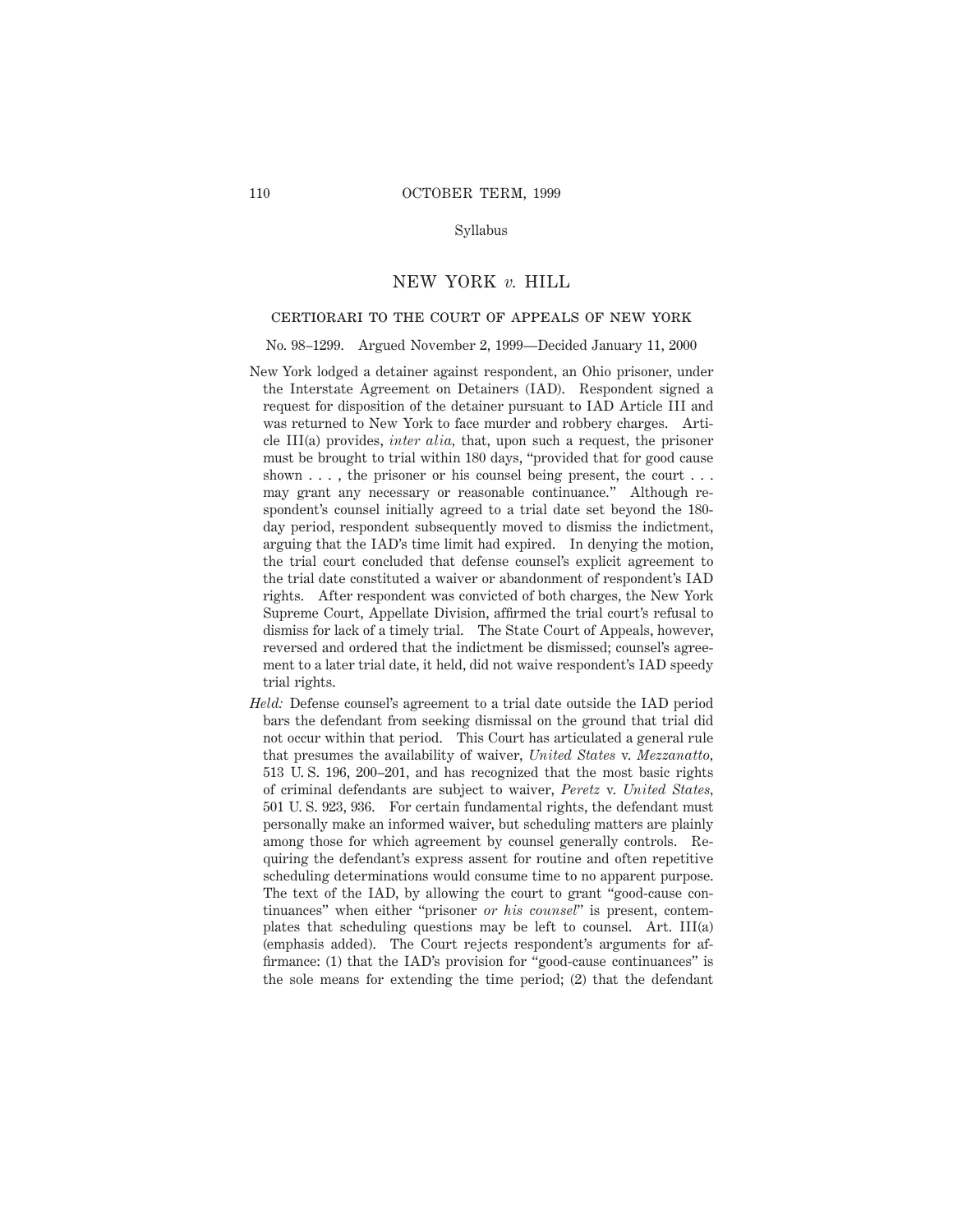should not be allowed to waive the time limits given that they benefit not only the defendant but society generally; and (3) that waiver of the IAD's time limits can be effected only by an affirmative request for treatment contrary to, or inconsistent with, those limits. Pp. 114–118.

92 N. Y. 2d 406, 704 N. E. 2d 542, reversed.

# SCALIA, J., delivered the opinion for a unanimous Court.

*Robert Mastrocola* argued the cause for petitioner. With him on the briefs was *Howard R. Relin.*

*Lisa Schiavo Blatt* argued the cause for the United States as *amicus curiae* urging reversal. With her on the brief were *Solicitor General Waxman, Assistant Attorney General Robinson,* and *Deputy Solicitor General Dreeben.*

*Brian Shiffrin* argued the cause for respondent. With him on the brief were *Edward John Nowak,* by appointment of the Court, 527 U. S. 1002, and *Stephen J. Bird.*

# Justice Scalia delivered the opinion of the Court.

This case presents the question whether defense counsel's agreement to a trial date outside the time period required by Article III of the Interstate Agreement on Detainers bars the defendant from seeking dismissal because trial did not occur within that period.

I

The Interstate Agreement on Detainers (IAD) is a compact entered into by 48 States, the United States, and the District of Columbia to establish procedures for resolution of one State's outstanding charges against a prisoner of another State. See N. Y. Crim. Proc. Law § 580.20 (McKinney 1995); 18 U. S. C. App. § 2; 11A U. L. A. 48 (1995) (listing jurisdictions). As "a congressionally sanctioned interstate compact" within the Compact Clause of the United States Constitution, Art. I, § 10, cl. 3, the IAD is a federal law subject to federal construction. *Carchman* v. *Nash,* 473 U. S. 716, 719 (1985); *Cuyler* v. *Adams,* 449 U. S. 433, 442 (1981).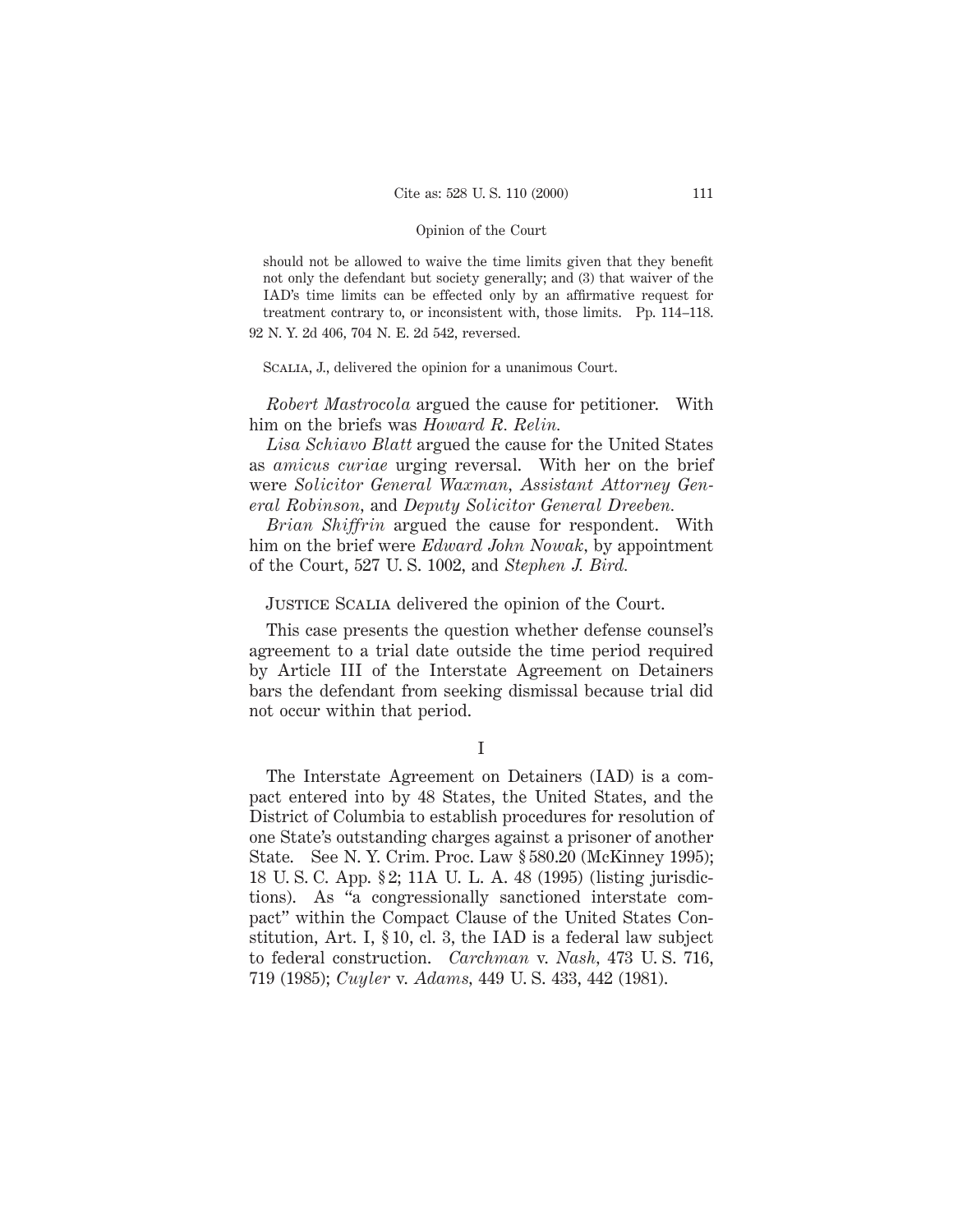#### 112 NEW YORK *v.* HILL

### Opinion of the Court

A State seeking to bring charges against a prisoner in another State's custody begins the process by filing a detainer, which is a request by the State's criminal justice agency that the institution in which the prisoner is housed hold the prisoner for the agency or notify the agency when release is imminent. *Fex* v. *Michigan,* 507 U. S. 43, 44 (1993). After a detainer has been lodged against him, a prisoner may file a "request for a final disposition to be made of the indictment, information, or complaint." Art. III(a). Upon such a request, the prisoner "shall be brought to trial within one hundred eighty days," "provided that for good cause shown in open court, the prisoner or his counsel being present, the court having jurisdiction of the matter may grant any necessary or reasonable continuance." *Ibid.* Resolution of the charges can also be triggered by the charging jurisdiction, which may request temporary custody of the prisoner for that purpose. Art. IV(a). In such a case, "trial shall be commenced within one hundred twenty days of the arrival of the prisoner in the receiving state," subject again to continuances for good cause shown in open court. Art. IV(c). If a defendant is not brought to trial within the applicable statutory period, the IAD requires that the indictment be dismissed with prejudice. Art. V(c).

In this case, New York lodged a detainer against respondent, who was a prisoner in Ohio. Respondent signed a request for disposition of the detainer pursuant to Article III of the IAD, and was returned to New York to face murder and robbery charges. Defense counsel filed several motions, which, it is uncontested, tolled the time limits during their pendency.

On January 9, 1995, the prosecutor and defense counsel appeared in court to set a trial date. The following colloquy ensued:

"[Prosecutor]: Your Honor, [the regular attorney] from our office is engaged in a trial today. He told me that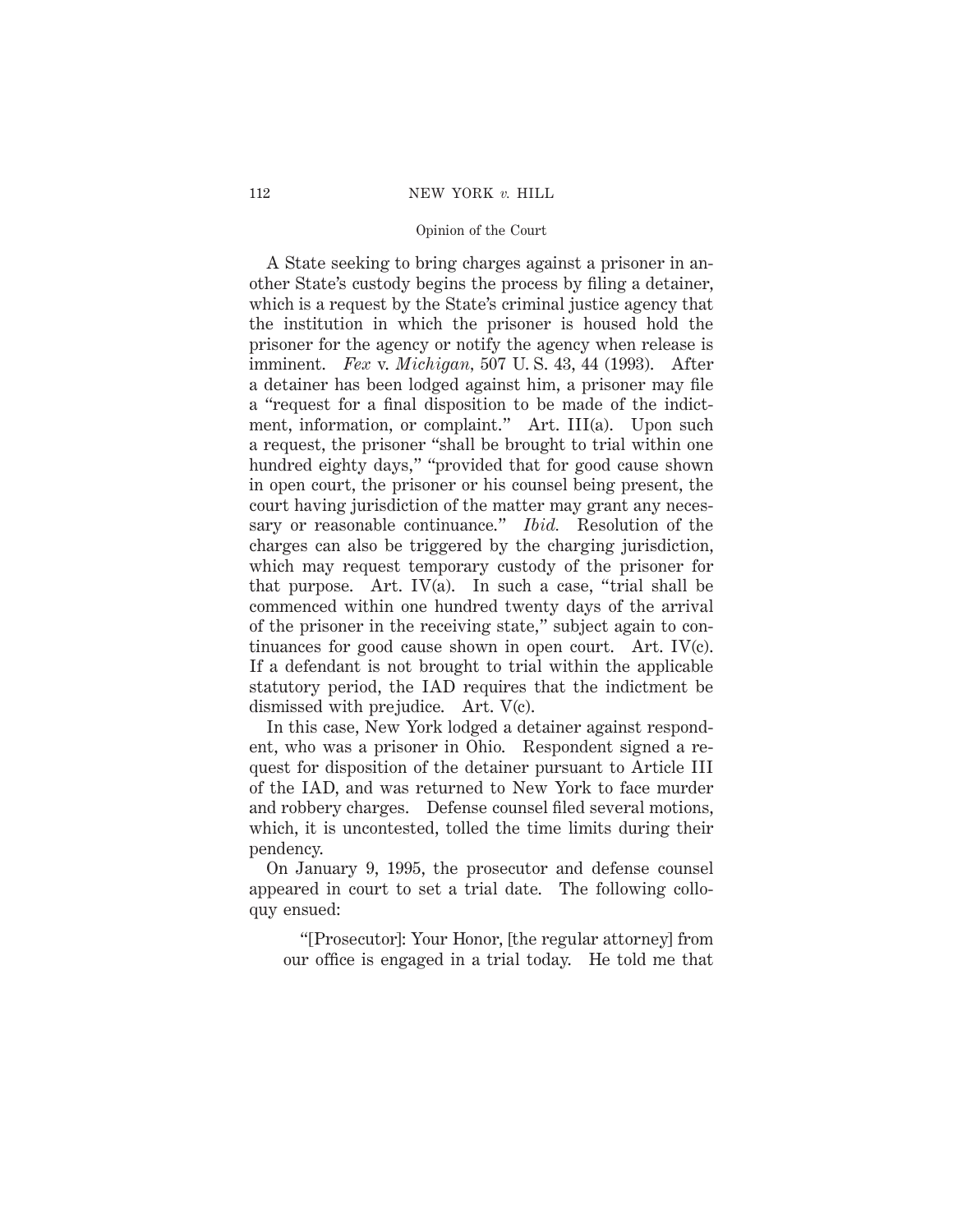the Court was to set a trial date today. I believe the Court may have preliminarily discussed a May 1st date, and [the regular attorney] says that would fit in his calendar.

"The Court: How is that with the defense counsel?

"[Defense Counsel]: That will be fine, Your Honor." 164 Misc. 2d 1032, 1035, 627 N. Y. S. 2d 234, 236 (Cty. Ct., Monroe County 1995).

The court scheduled trial to begin on May 1.

On April 17, 1995, respondent moved to dismiss the indictment, arguing that the IAD's time limit had expired. The trial court found that as of January 9, 1995, when the trial date was set, 167 nonexcludable days had elapsed, so that if the subsequent time period was chargeable to the State, the 180-day time period had indeed expired. However, the trial court concluded that "[d]efense counsel's explicit agreement to the trial date set beyond the 180 day statutory period constituted a waiver or abandonment of defendant's rights under the IAD." *Id.,* at 1036, 627 N. Y. S. 2d, at 237. Accordingly, the court denied respondent's motion to dismiss.

Respondent was subsequently convicted, following a jury trial, of murder in the second degree and robbery in the first degree. On appeal, respondent argued that the trial court erred in declining to dismiss the indictment for lack of a timely trial under the IAD. The New York Supreme Court, Appellate Division, affirmed the decision of the trial court. 244 App. Div. 2d 927, 668 N. Y. S. 2d 126 (1997). The New York Court of Appeals, however, reversed and ordered that the indictment against respondent be dismissed; defense counsel's agreement to a later trial date, it held, did not waive respondent's speedy trial rights under the IAD. 92 N. Y. 2d 406, 704 N. E. 2d 542 (1998). We granted certiorari. 526 U. S. 1111 (1999).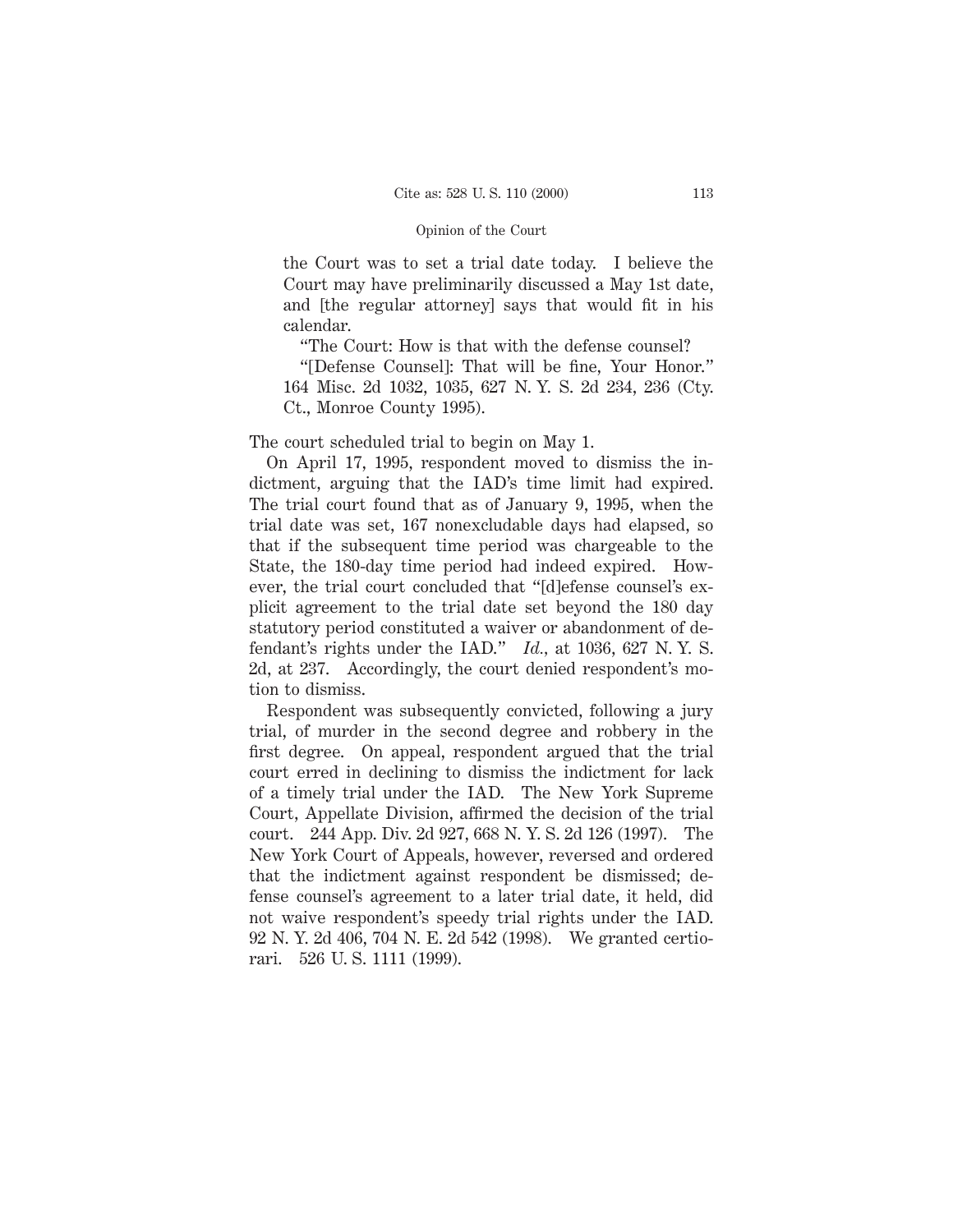## II

No provision of the IAD prescribes the effect of a defendant's assent to delay on the applicable time limits. We have, however, "in the context of a broad array of constitutional and statutory provisions," articulated a general rule that presumes the availability of waiver, *United States* v. *Mezzanatto,* 513 U. S. 196, 200–201 (1995), and we have recognized that "[t]he most basic rights of criminal defendants are . . . subject to waiver," *Peretz* v. *United States,* 501 U. S. 923, 936 (1991). In accordance with these principles, courts have agreed that a defendant may, at least under some circumstances, waive his right to object to a given delay under the IAD, although they have disagreed on what is necessary to effect a waiver. See*, e. g., People* v. *Jones,* 197 Mich. App. 76, 80, 495 N. W. 2d 159, 160 (1992) (waiver if prisoner "either expressly or impliedly, agrees or requests to be treated in a manner contrary to the terms of the IAD"); *Brown* v. *Wolff,* 706 F. 2d 902, 907 (CA9 1983) (waiver if prisoner "affirmatively requests to be treated in a manner contrary to the procedures prescribed by the IAD"); *Drescher* v. *Superior Ct.,* 218 Cal. App. 3d 1140, 1148, 267 Cal. Rptr. 661, 666 (1990) (waiver if there is a "showing of record that the defendant or his attorney freely acquiesced in a trial date beyond the speedy trial period" (internal quotation marks omitted)).

What suffices for waiver depends on the nature of the right at issue. "[W]hether the defendant must participate personally in the waiver; whether certain procedures are required for waiver; and whether the defendant's choice must be particularly informed or voluntary, all depend on the right at stake." *United States* v. *Olano,* 507 U. S. 725, 733 (1993). For certain fundamental rights, the defendant must personally make an informed waiver. See, *e. g., Johnson* v. *Zerbst,* 304 U. S. 458, 464–465 (1938) (right to counsel); *Brookhart* v. *Janis,* 384 U. S. 1, 7–8 (1966) (right to plead not guilty). For other rights, however, waiver may be effected by action of counsel. "Although there are basic rights that the attorney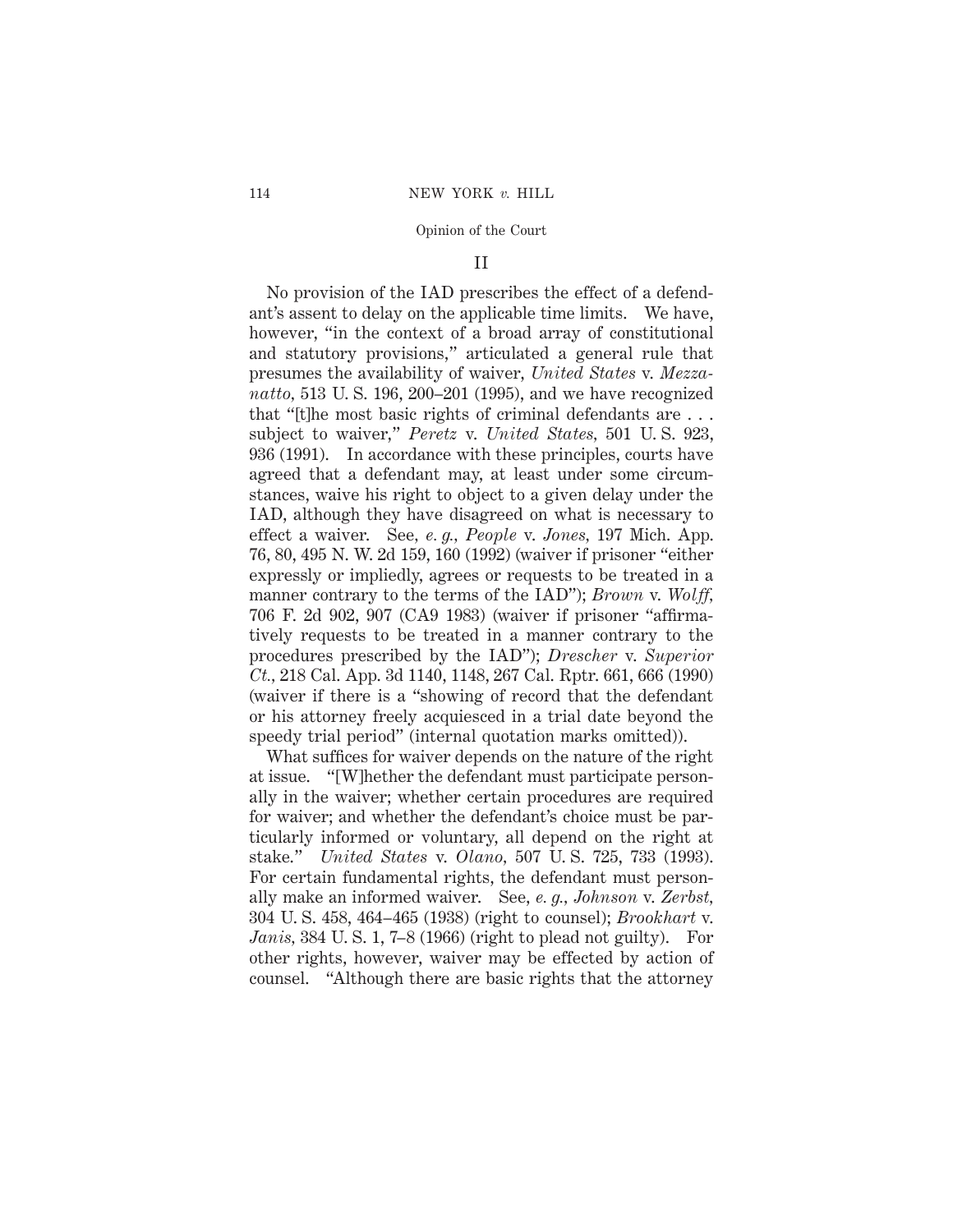cannot waive without the fully informed and publicly acknowledged consent of the client, the lawyer has—and must have—full authority to manage the conduct of the trial." *Taylor* v. *Illinois,* 484 U. S. 400, 417–418 (1988). As to many decisions pertaining to the conduct of the trial, the defendant is "deemed bound by the acts of his lawyer-agent and is considered to have 'notice of all facts, notice of which can be charged upon the attorney.' " *Link* v. *Wabash R. Co.,* 370 U. S. 626, 634 (1962) (quoting *Smith* v. *Ayer,* 101 U. S. 320, 326 (1880)). Thus, decisions by counsel are generally given effect as to what arguments to pursue, see *Jones* v. *Barnes,* 463 U. S. 745, 751 (1983), what evidentiary objections to raise, see *Henry* v. *Mississippi,* 379 U. S. 443, 451 (1965), and what agreements to conclude regarding the admission of evidence, see *United States* v. *McGill,* 11 F. 3d 223, 226– 227 (CA1 1993). Absent a demonstration of ineffectiveness, counsel's word on such matters is the last.

Scheduling matters are plainly among those for which agreement by counsel generally controls. This case does not involve a purported prospective waiver of all protection of the IAD's time limits or of the IAD generally, but merely agreement to a specified delay in trial. When that subject is under consideration, only counsel is in a position to assess the benefit or detriment of the delay to the defendant's case. Likewise, only counsel is in a position to assess whether the defense would even be prepared to proceed any earlier. Requiring express assent from the defendant himself for such routine and often repetitive scheduling determinations would consume time to no apparent purpose. The text of the IAD, moreover, confirms what the reason of the matter suggests: In allowing the court to grant "good-cause continuances" when either "prisoner *or his counsel*" is present, it contemplates that scheduling questions may be left to counsel. Art. III(a) (emphasis added).

Respondent offers two arguments for affirmance, both of which go primarily to the propriety of allowing waiver of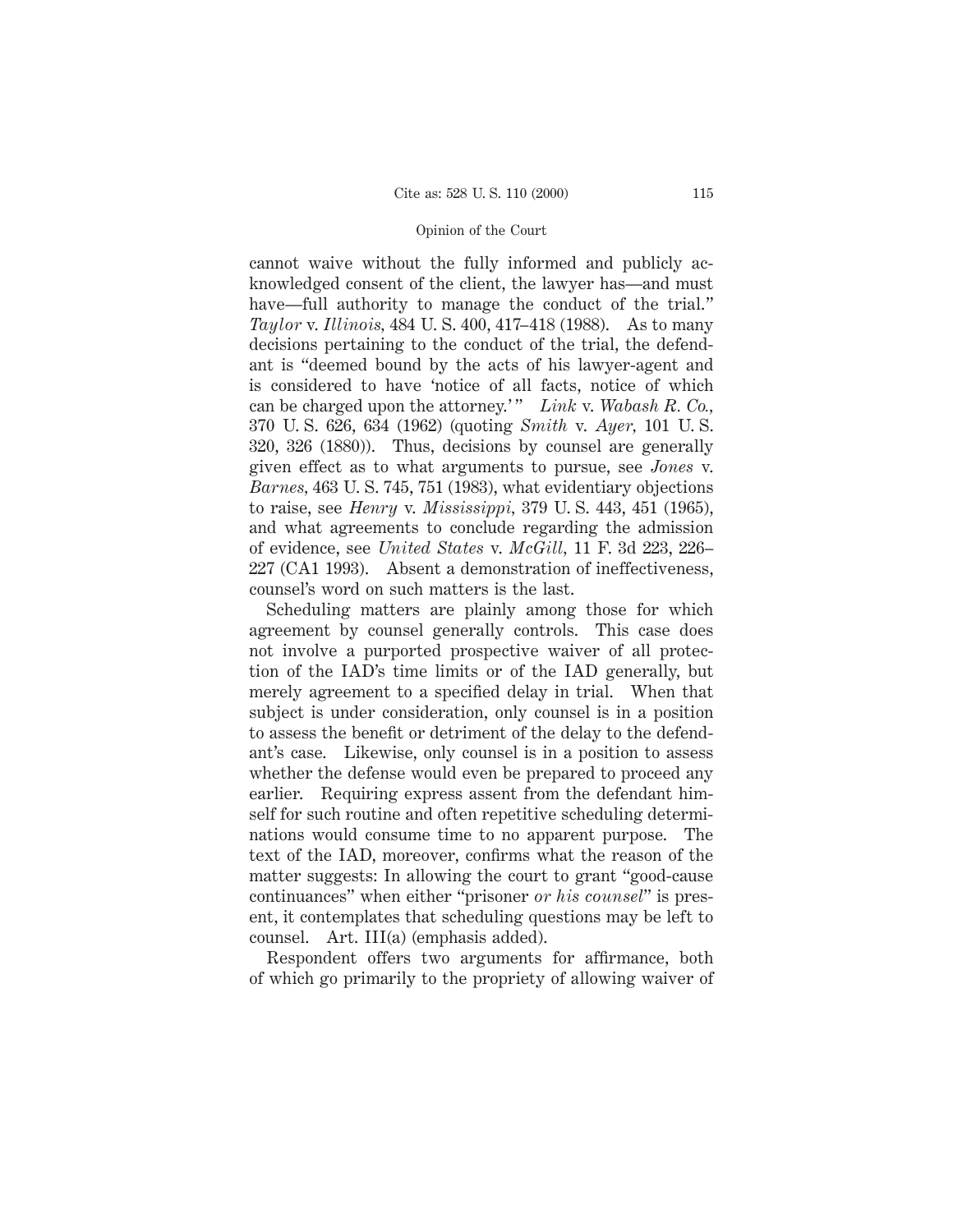any sort, not to the specifics of the waiver here. First, he argues that by explicitly providing for the grant of "goodcause continuances," the IAD seeks to limit the situations in which delay is permitted, and that permitting other extensions of the time period would override those limitations. It is of course true that waiver is not appropriate when it is inconsistent with the provision creating the right sought to be secured. *E. g., Crosby* v. *United States,* 506 U. S. 255, 258–259 (1993); *Smith* v. *United States,* 360 U. S. 1, 9 (1959). That is not, however, the situation here. To be sure, the "necessary or reasonable continuance" provision is, by clear implication, the sole means by which the prosecution can obtain an extension of the time limits over the defendant's objection. But the specification in that provision that the "prisoner or his counsel" must be present suggests that it is directed primarily, if not indeed exclusively, to prosecution requests that have not explicitly been agreed to by the defense. As applied to agreed-upon extensions, we think its negative implication is dubious—and certainly not clear enough to constitute the "affirmative indication" required to overcome the ordinary presumption that waiver is available. *Mezzanatto, supra,* at 201.1

Second, respondent argues that the IAD benefits not only the defendant but society generally, and that the defendant may not waive society's rights. It is true that a "right conferred on a private party, but affecting the public interest, may not be waived or released *if such waiver or release contravenes the statutory policy.*" *Brooklyn Savings Bank* v. *O'Neil,* 324 U. S. 697, 704 (1945) (emphasis added). The

<sup>&</sup>lt;sup>1</sup>It was suggested at oral argument that agreement in open court to a trial date outside the allowable time period can itself be viewed as a "necessary or reasonable continuance" for "good cause shown in open court." Although an agreed-upon trial date might sometimes merit this description, it is far from clear that it always does so, or that it does so here. Because we find waiver, we do not consider under what circumstances an agreed-upon delay could fit within the good-cause provision.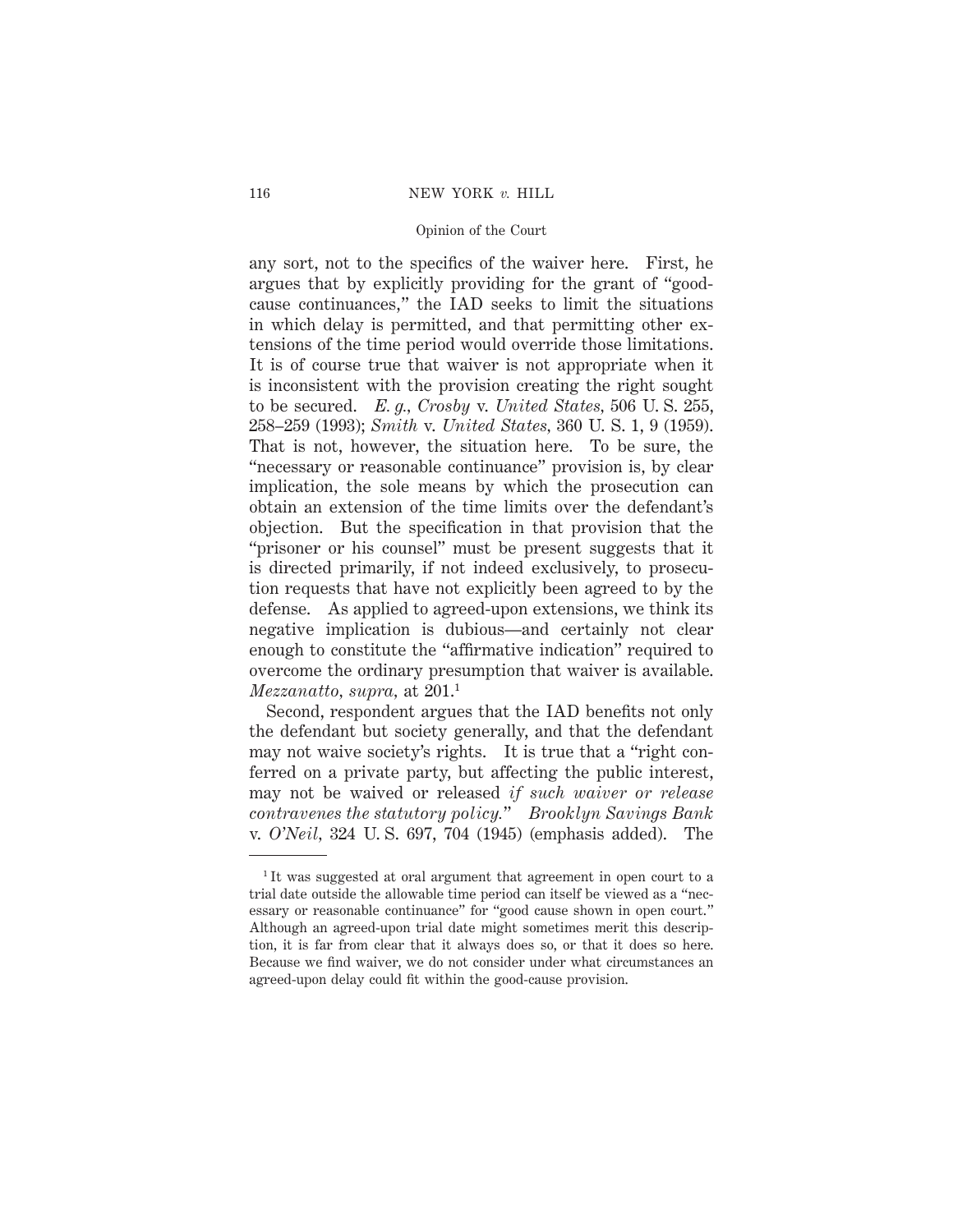conditional clause is essential, however: It is *not* true that any private right that also benefits society cannot be waived. In general, "[i]n an adversary system of criminal justice, the public interest in the administration of justice is protected by the participants in the litigation." *Gannett Co.* v. *DePasquale,* 443 U. S. 368, 383 (1979). We allow waiver of numerous constitutional protections for criminal defendants that also serve broader social interests. See, *e. g., Adams* v. *United States ex rel. McCann,* 317 U. S. 269, 275 (1942) (waiver of right to jury trial); *Johnson,* 304 U. S., at 464 (waiver of right to counsel).

Society may well enjoy some benefit from the IAD's time limits: Delay can lead to a less accurate outcome as witnesses become unavailable and memories fade. See, *e. g., Sibron* v. *New York,* 392 U. S. 40, 56–57 (1968). On the other hand, some social interests served by prompt trial are less relevant here than elsewhere. For example, because the would-be defendant is already incarcerated in another jurisdiction, society's interests in assuring the defendant's presence at trial and in preventing further criminal activity (or avoiding the costs of pretrial detention) are simply not at issue. Cf. *Barker* v. *Wingo,* 407 U. S. 514, 519 (1972). In any case, it cannot be argued that society's interest in the prompt resolution of outstanding charges is so central to the IAD that it is part of the unalterable "statutory policy," *Brooklyn Savings Bank, supra,* at 704. In fact, the time limits do not apply at all unless either the prisoner or the receiving State files a request.<sup>2</sup> Thus, the IAD "contemplate[s] a de-

<sup>2</sup> This feature, among others, makes respondent's analogy to the federal Speedy Trial Act of 1974, 18 U. S. C. § 3161 *et seq.,* inapt. The time limits of the Speedy Trial Act begin to run automatically rather than upon request,  $\S 3161(a)$ , (b); dismissal may sometimes be without prejudice, §§ 3162(a)(1), (2), *United States* v. *Taylor,* 487 U. S. 326, 332–333 (1988); and waiver is expressly allowed in certain limited circumstances, 18 U. S. C. § 3162(a)(2). In any event, the question of waiver under the Speedy Trial Act is not before us today, and we express no view on the subject.